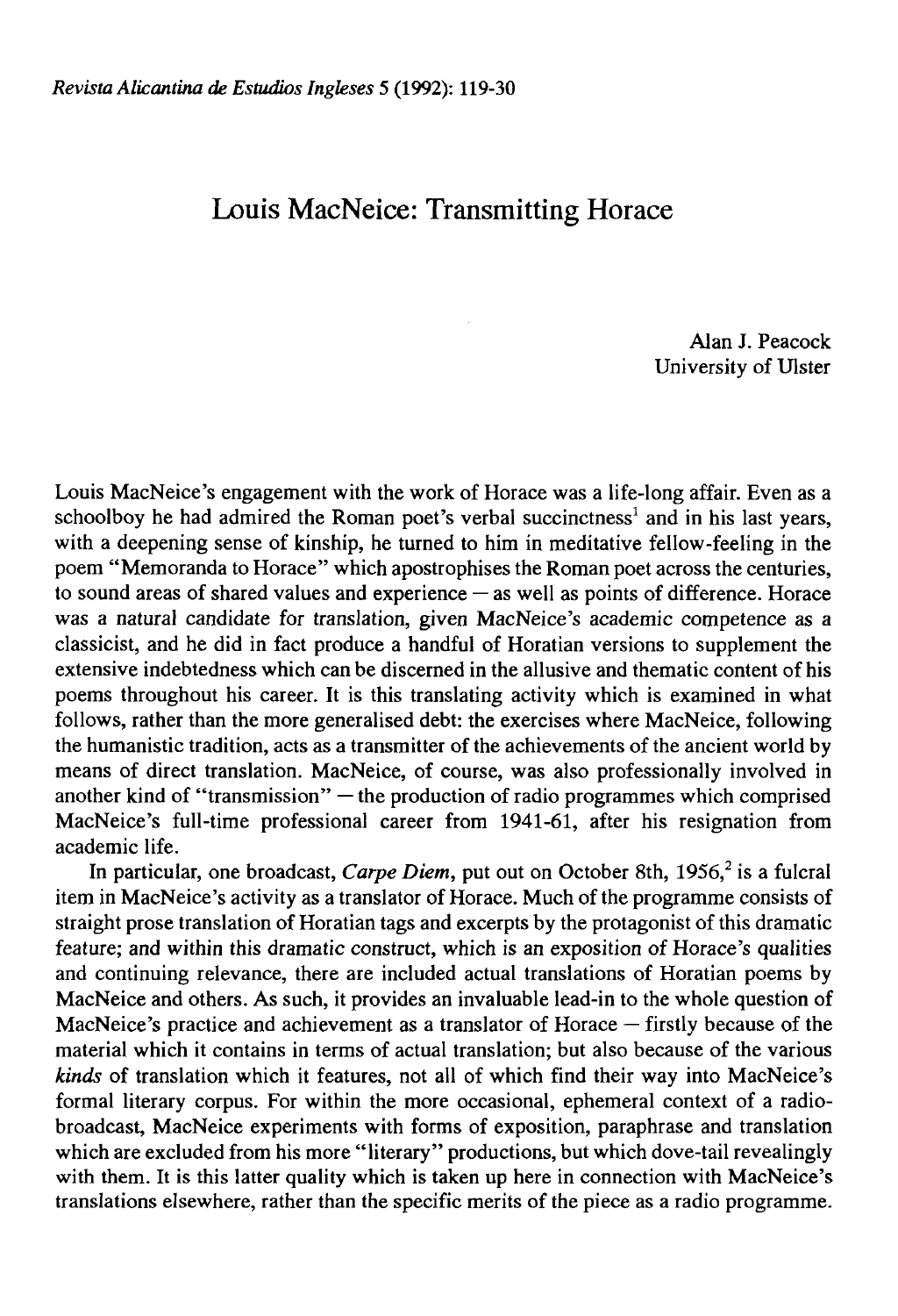*Carpe Diem* takes the form of a dialogue between Quintus and Elaine, an elderly couple of the present day (the date, it transpires, is the date of the transmission). He, ill in bed and awaiting the doctor, reviews his life  $-$  his recollections triggered by snatches of music (light opera, popular songs, jazz) which his wife plays for him on the gramophone. His memories, however, hinge centrally on a seemingly endless sequence of Horatian tags and quotations, together with passages from English poets which transíate Horace or are influenced by his work. The playlet is in fact a demonstration of the truth of the announcer's dictum in introducing the programme that Englishmen have "found in his (Horace's) works tags for nearly every occasion."

Schooled in his enthusiasm by his father, Quintus owes even his name to Horace (Quintus Horatius Flaccus) since "He had tags of Horace for everything, so I was tagged too at my christening." Horatian enthusiasm had not faltered at the anomaly of naming an only child "Fifth."

Like Horace, Quintus' father had shown a tendency to retreat from the contemporary world of luxury and acquisitiveness and had "bought his Sabine Farm in the Constable country":

- QUINTUS: .. . "Fastidiosam," my father used to say, "Fastidiosam desere copiam"—
- ELAINE: My dear, you know I don't know Latin.

QUINTUS: Fastidiosam – he put me on to Horace when I was ten – Fastidiosam – arrogant; desere — desert; copiam—luxury; abandon arrogant luxury: et and; molem  $-$  a mass, a pile  $-$  the buildings of London, of Rome, he means; propinquam — near to; nubibus — clouds; arduis — the lofty clouds; omitte — omit; mirari — to admire; beatae — of wealthy; fumum — smoke, smog; et opes — and riches; strepitumque — and din; Romae — of Rome. Say goodbye to arrogant luxury and to the towering buildings that

reach the clouds and cease to admire the smoke and the riches and the racket of wealthy London.

In this way, like a schoolmaster construing Horace for a class, MacNeice makes the obvious pedagogic connections between "then" and "now," and Horace's "smoke" becomes "smog" — a major London preoccupation of the 'fifties. Rome and London tend to become interchangeable.

The insistence here on *adverbum* attention to a Latin text is interesting in its ambitious audience-demands. There is a determined attempt to demónstrate for the non-specialist how the sense of a passage by Horace discloses itself word-by-word on the page; and at the same time how at the heart of any such exercise in translation, as its motivating impulse, is a sense of the commonalty of human experience  $-$  a fellow-feeling which shrinks the intervening centuries. Quintus, for instance, like Horace had his fingers burned early in love by his "Pyrrha" ("her real name was Maude"), and hence the famous opening of *Odes* 1,5 is duly recalled:

> Quis multa gracilis te puer in rosa perfusus liquidis urget odoribus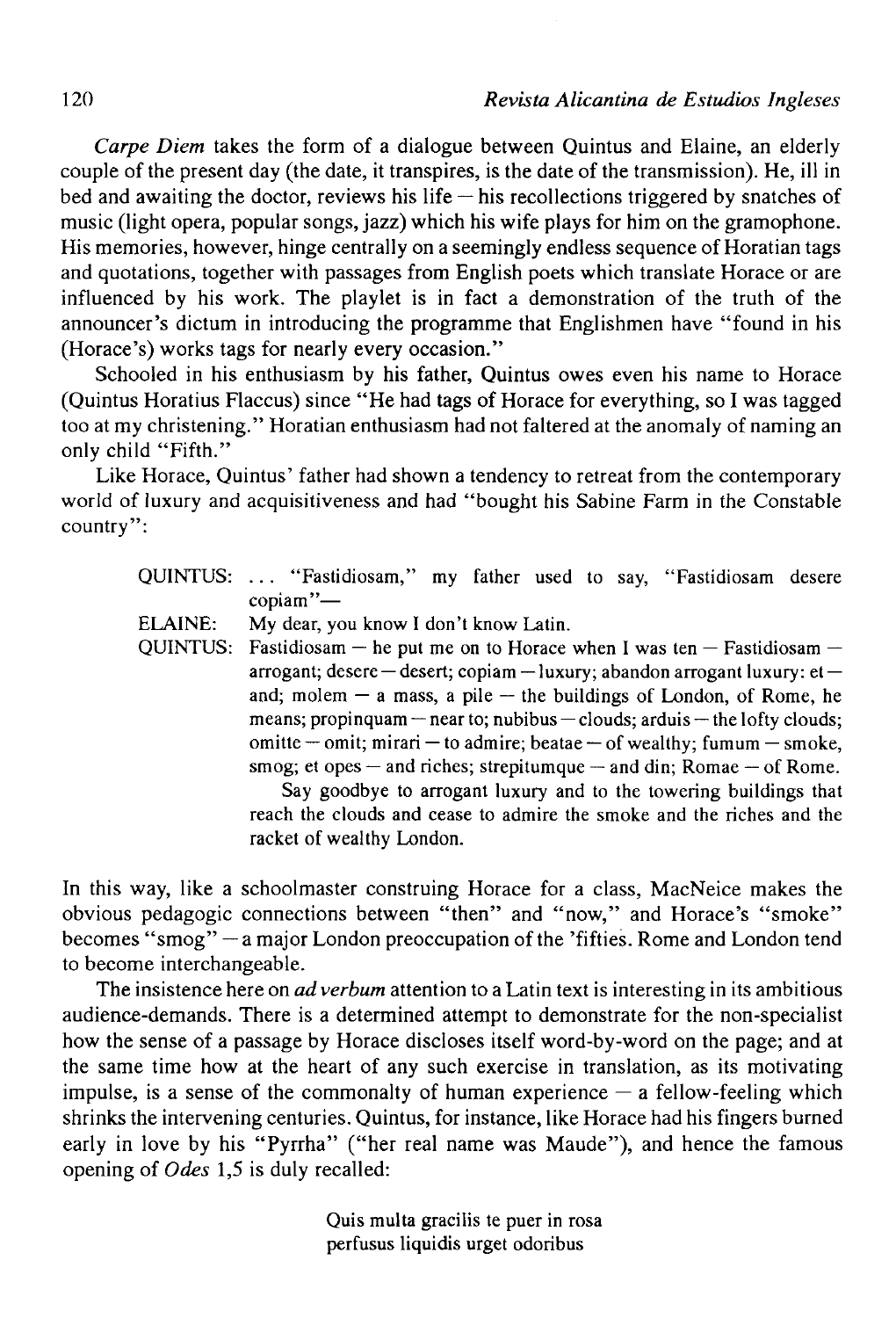grato, Pyrrha, sub antro? cui flavam religas comam

simplex munditiis?

Quintus makes the connection, but the tensión between then and now, between the literary paradigm and the experiential reality, is also released in his glossing of this:

What handsome knut, spelt with a K, embraces you now, my Pyrrha, my Maude? Simplex munditiis  $-$  with a simple line, no nonsense. There's a translation of it by Milton, you know. What slender youth bedewed with liquid odours? — that's Gilbert the Filbert of course  $-$ 

Contemporary conversational idiom ("a simple line, no nonsense") and cultural experience (the song "Gilbert the Filbert" from *The Passing Show)* jostle in Quintus' consciousness with the Horatian datum. By contrast, Milton's version is read -

> What slender Youth bedewed with liquid odours Courts thee on roses in some pleasant cave, Pyrrha for whom bind'st thou In wreaths thy golden hair, Plain in thy neatness? -

and saluted:

Much better than most translations. If only because of the word-order. "Who always vacant, always amiable, hopes thee." Keeping the hopes to the end is much more dramatic, you see. And here Milton's following Horace. Though of course it's much easier in an inflected language.

Here again, MacNeice the schoolmaster surfaces with the standard comments. More interesting, though, is how associative elements infíltrate Quintus' response to the Latin — how a simultaneous sense of affinity and inevitable cultural *difference* has triggered the racy up-dating in his version.

In any attempt to come to terms with the Classics, to make them continue as live elements in our culture, larger, conventional cultural analogies will be confirmed, or qualified, by more personal associations and correspondences which must, if the integrity of the experience is to be suggested, find some kind of articulation. Quintus' personal response is of this sort, personal, autobiographical: the modern world is reassuringly measured against classically authenticated *exampla* of human experience.

Similarly, when "Alexander's Ragtime Band" is played on the gramophone, "the first true example of jazz" as Quintus observes, it immediately sets off a stream of association. "It had only just crossed the Atlantic; that was early Nineteen Twelve." The year in fact of the Titanic disaster; and this in turn brings into play the ancient topos concerning the folly and presumption of man's venturing on the seas — and, in particular, a remembered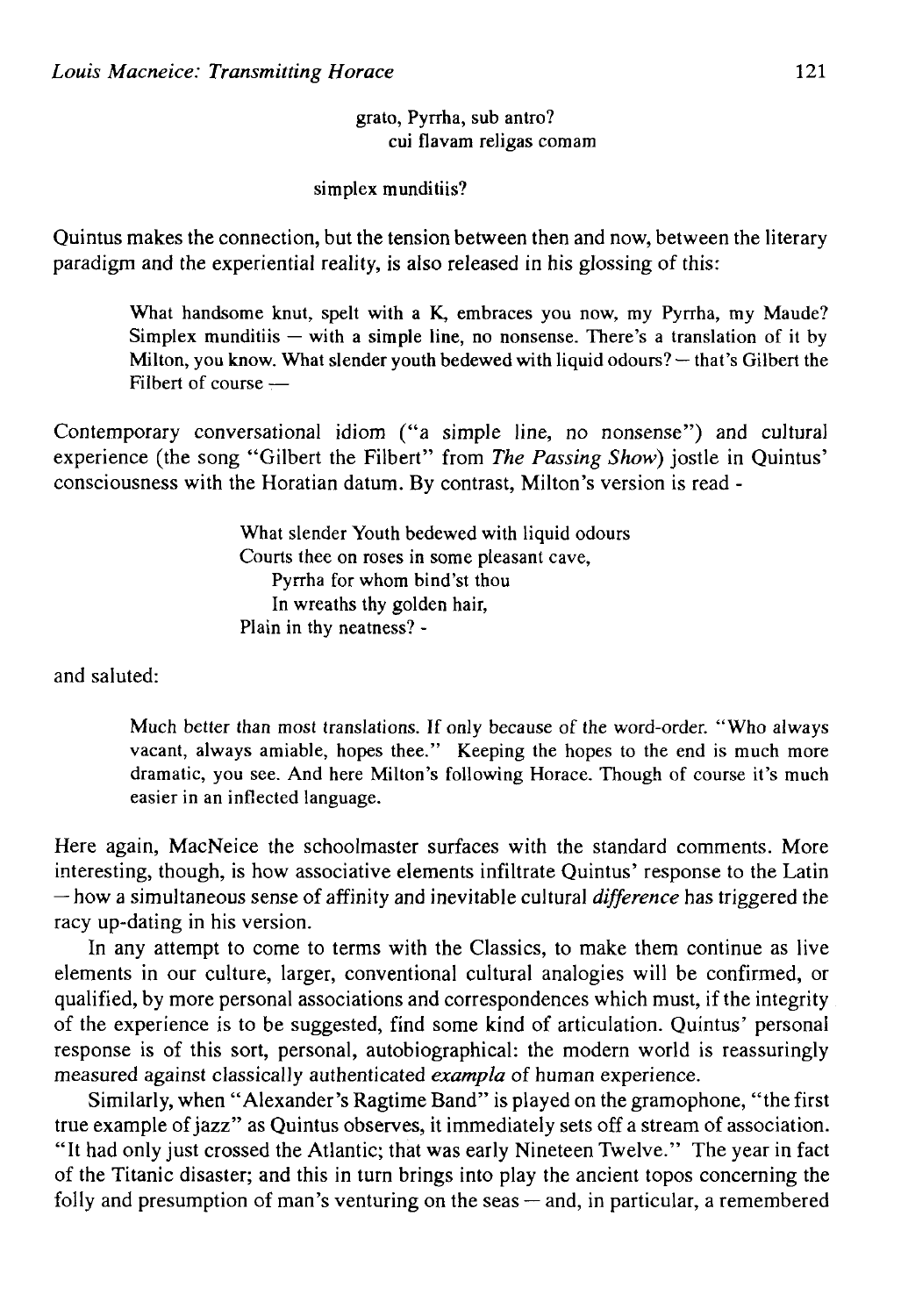stanza from Horace, *Odes* 1,3. As the stanza is presented in the broad-cast, each line is followed by the newsboys' shout: "Loss of the Titanic":

> Loss of the Titanic! nequiquam deus abscidit Loss of the Titanic! prudens Océano dissociabili Loss of the Titanic! térras, si tamen impiae Loss of the Titanic non tangenda rates transiliunt vada.

Good,professional radio-broadcast technique, it might be observed, making telling use of sound; and Quintus in good pedagogic fashion draws the obvious moral:

Yes, the Unsinkable  $\text{Spin}-$  the old Greek idea of hubris. Many of the preachers the next Sunday took Horace's view about it.

In a way analogous however to the invasive and enlivening modern and individually associative elements infiltrating versions of the Classics, MacNeice's routine broad-casting didacticism is subject to personal association. For the trigger for this section of the broadcast is to be found in MacNeice's early background in Carrickfergus (always within sight of the shipyard gantries) in a way which is made wryly explicit:

And I remember talking in the Nineteen-Thirties to one of the young writers of the time — was it Day-Lewis? no, MacNeice — and he told me that in the town where his father was rector, some little place in Northern Ireland, one of the locals — a fisherman perhaps, wrote a doggerel broadsheet on the subject. Inpiae rates .. . the wicked presumptuous ships provoking heaven to punish them.

Remarkably, now, an Ulster brogue dove-tails with Horace's Latin:

| <b>ULSTER VOICE:</b> | Men they have been proudly boasting - |
|----------------------|---------------------------------------|
| LATIN READER:        | Nil mortalibus ardui est;             |
| ULSTER VOICE:        | Of building ships which cannot wrong; |
| LATIN READER:        | caelum ipsum petimus stultitia, neque |
| ULSTER VOICE:        | To me it seems as much disgusting     |
| LATIN READER:        | per nostrum patimur scelus            |
| ULSTER VOICE:        | As snail to reindeer say "Come on!"   |
| LATIN READER:        | iracunda Iovem ponere fulmina.        |
|                      |                                       |

MacNeice's responses to Odes 1,3 are as intimately bound up with the traditions and folklore of the Belfast Lough of his early years as Quintus' to *Odes* 1,5 are with memories of Maude and Gilbert the Filbert. The yoking of the anonymous Ulster doggerelist with Horace and his formal propemptikon for Virgil setting out for Greece makes a strange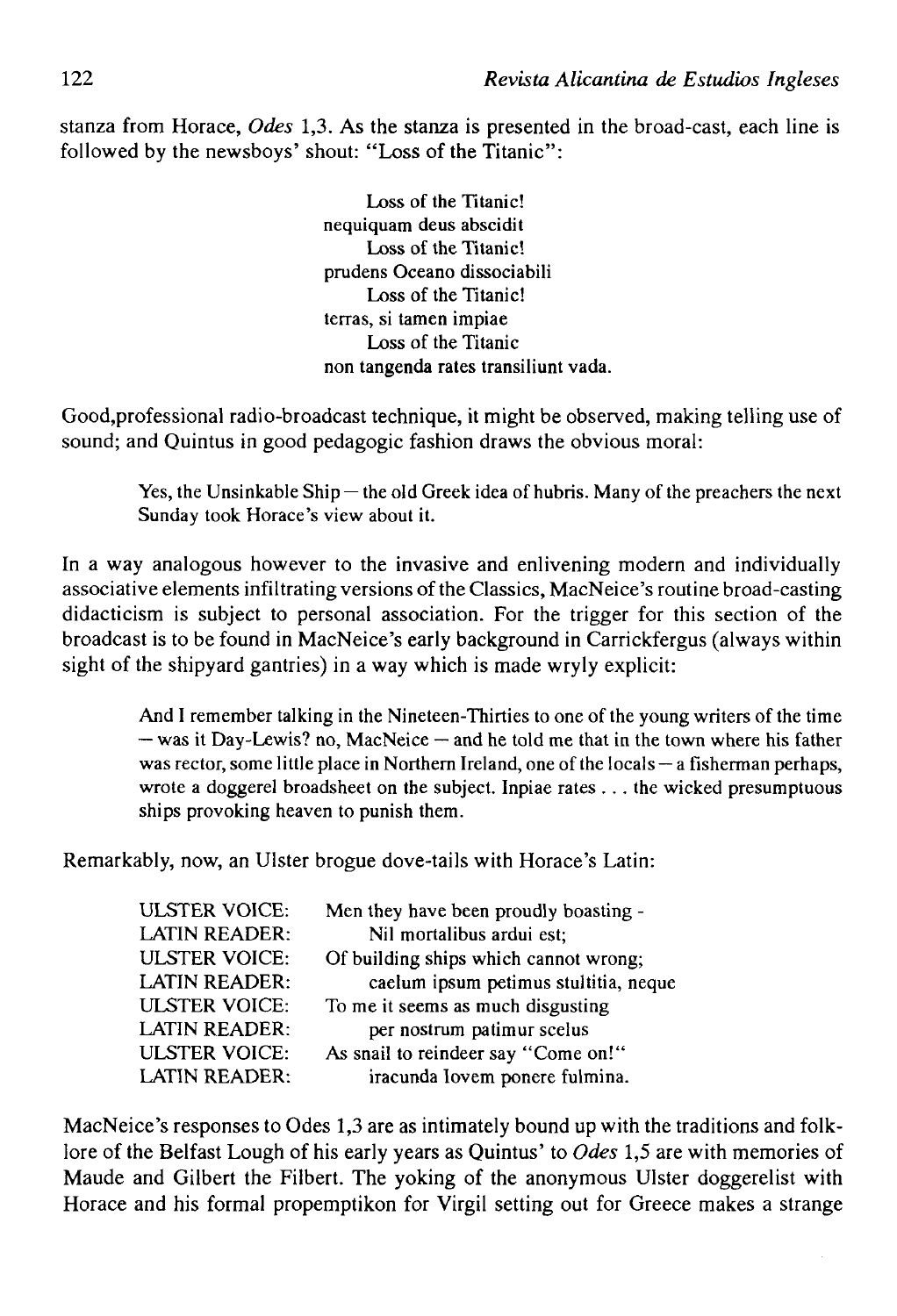conjunction. In a slow-motion way, within the chore of putting together a broad-casting script, we can see a demonstration of the irrepressible associative processes which may animate any imaginative act of translation or literary analogising — and which need to be marshalled for aesthetic gain. The coy joke about attribution above indicates a certain wry embarrassment on MacNeice's part at the introduction of this rather anomalous Northern Irish perspective into Quintus' historical and autobiographical musings.

In fact, a major focus of interest in *Carpe Diem* resides in the way in which MacNeice's penetrating, individual and complex considerations of Horace supplant at times the more routine sentiments for which the conventional Quintus is made a mouthpiece. At one level, MacNeice is engaged in his professional job of putting together a radio programme. Horace however is a subject cióse to the centre of his artistic outlook, and hence dramatised lessons on the modern relevance of the Roman poet give way to a more declarative sense of empathy and fellow-feeling.

Quintus, who has lived through two world wars, fighting himself in the first and losing a son in the second, is, on one level a suitable vehicle for the kind of measured patriotism for which Horace is rich in motifs. Armistice day can be remembered with a comfortable conflation of Horace and Sassoon:

And for that day, and a little after, I really felt like the poem by Captain Sassoon: "Everyone suddenly burst out singing."

| <b>LATIN READER:</b> | Nunc est bibendum, nunc pede libero |
|----------------------|-------------------------------------|
|                      | pulsanda tellus                     |
| <b>OUINTUS:</b>      | Drink and dance! Cleopatra has      |
|                      | been defeated. Bring out the        |
|                      | vintage Caecuban. Look, Nelson      |
|                      | is dancing too on top of his        |
|                      | column.                             |

These cultural collocations however touch on areas of resonating concern, and simplistic perspectives on conflict cede to a more qualified retrospect. Even in Quintus' scheme of values Horace has to be cited with discrimination:

I went out to the Front in 1915; and for once my father didn't quote Horace at me. Above all not the dulce et decorum bit  $-$  pro patria mori. Too many of my friends had died already. At Ypres in particular.

Rather, Horace's plangent dirge for Quintilius is cited at this point: "Quis desiderio sit pudor aut modus/tam cari capitis?" In Quintus' familiar terms of explication:

Quis — what: desiderio — to longing, regret, to grief: sit — should there be: pudor shame, restraint: aut modus — or limit: tam cari capitis — for such dear head, a dear person?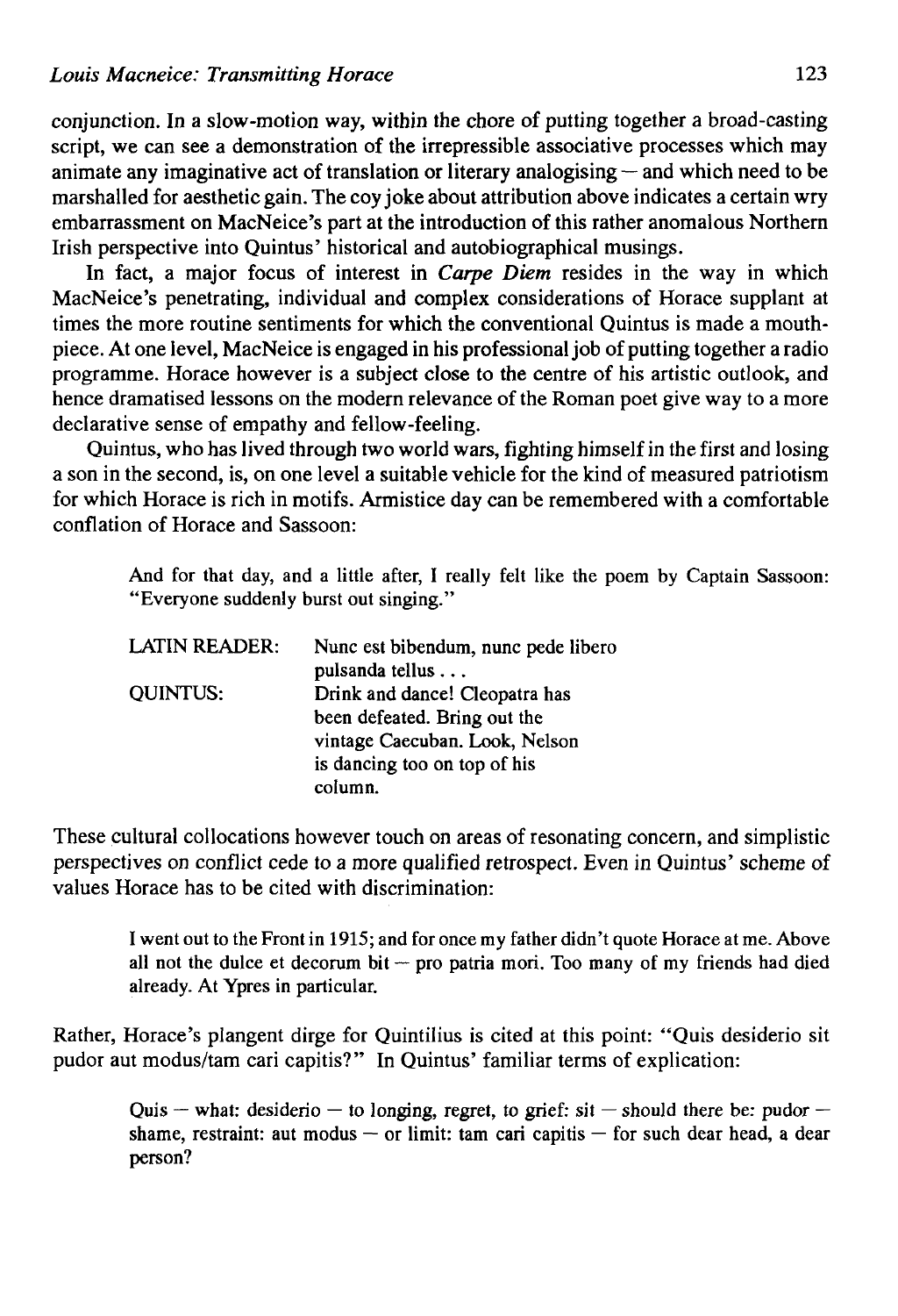Quintus is tapping a recognized elegiac vein in twentieth century attitudes to war  $-$  a dominant one in fact in the modern tradition of war poetry. Still following Horace, he dilates on the theme of human waste:

| LATIN READER:   | Ergo Quintilium perpetuus sopor urget? |
|-----------------|----------------------------------------|
| <b>OUINTUS:</b> | Does then eternal sleep press heavy    |
|                 | on Quintilius? Quintilius, Howard,     |
|                 | David, Hamish, Peter, Tom —            |

Interestingly, Quintus' insistent, measured, word-by-word elucidation of the sense of Horace becomes, over and above its explicatory value, a moving kind of litany which reaches a concentrated peak in:

| LATIN READER:   | Multis ille bonis flebilis occidit.   |
|-----------------|---------------------------------------|
| <b>OUINTUS:</b> | By many he good people weepable fell. |

In a strange way, comparable with Pound's use of translationese in *Homage to Sextus Propertius*, the literal version, faithfully following the Latin word-order, takes on an emotive emphasis as the sense filters slowly through the strange-sounding formulation. MacNeice, almost by accident, here is using radical techniques which are not evident in his published verse-translations.

There is a coincidence between Quintus' routine *ad verbum* translating-habits and an área of deep concern and identification for MacNeice. The phrase "tam cari capitis" had already provided the title of a poem in *Holes in the Sky* (Poems 1944-47) — a lament for a dead friend (Graham Shepard), just as "age iam meorum finis amorum ... " another phrase used by Quintus, provides the epigraph for *Solstices* (1959). Behind the broad conventionalities of the broadcast, more urgent issues are pressing through: MacNeice, so to speak, the poet takes over momentarily from MacNeice the programme-maker with his more simplified formulae. (It is no doubt the case that the inevitable exchange in the other direction has something to do with the well-known dilution of MacNeice's concentrated lyric powers in his war-time and post-war poetry.)

It is a truism that the ancient tradition of poetry lives for us now, as it has done through successive periods of English Literature, by means of translation  $-$  not simply in the practical sense of the necessary provisión of cribs to facilítate reading of original texts, but in the production of new texts which creatively re-interpret the Classics in the light of modern experience (the two initiatives can of course, ideally, run together). There is however a constant tension, in translations from the Latin, between the resources of an inflected and an uninflected language. The workaday renditions of Quintus illustrate the awkwardness which fidelity to Latin word-order can generate; while the suggestiveness of "By many he good people weepable fell" brings alive the strikingly suggestive possibilities for the poetic exploitation of precisely these same effects.

MacNeice the programme-maker makes routine use of the former in the low-level didacticism of Quintus; MacNeice the poet however is naturally more concerned with communicating the experience of reading Horace in more complex terms. He does this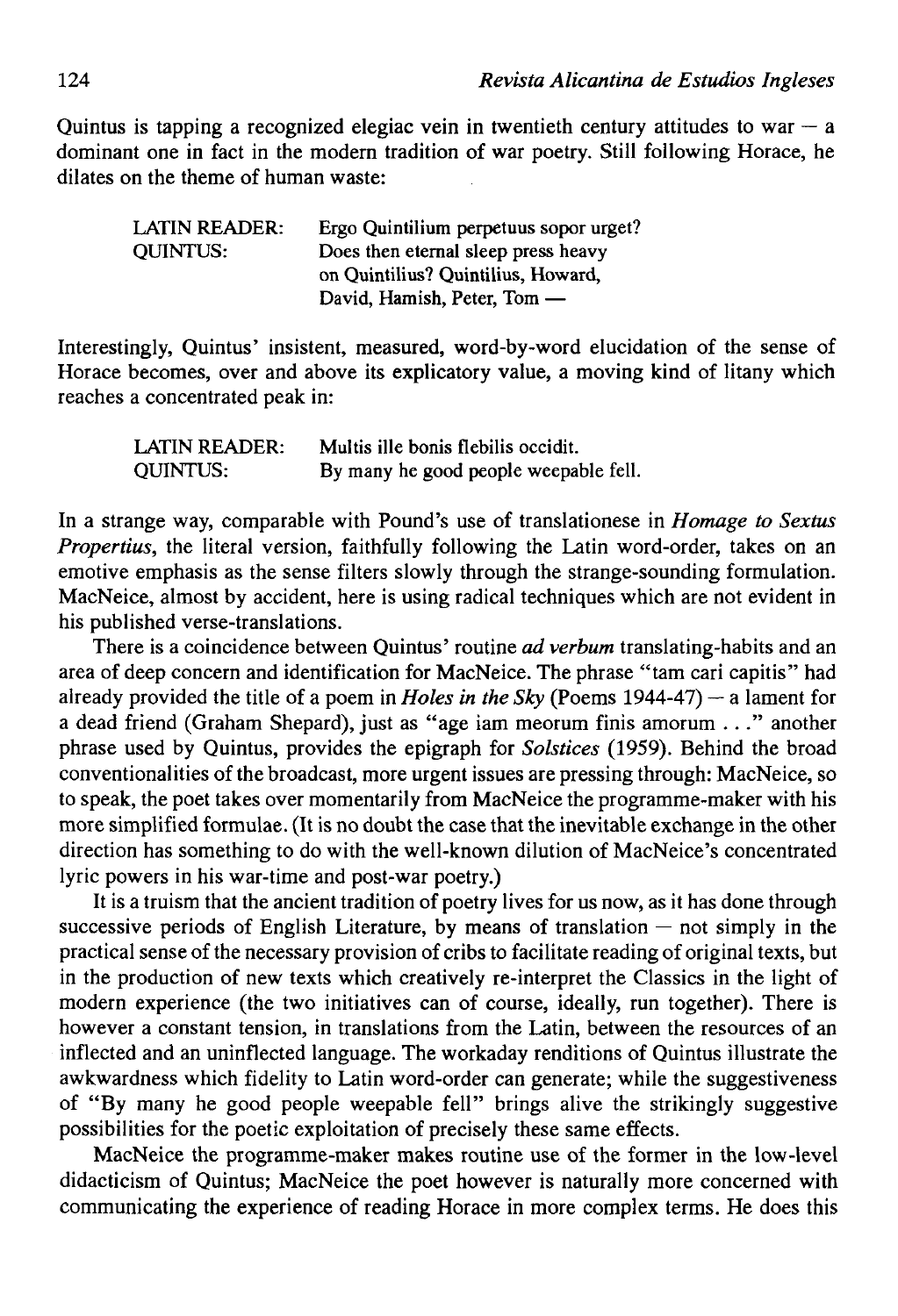regularly elsewhere (in his published volumes) by thematic appropriation and development and, occasionally, by conventional Anglicising translations. In this context however he is able to develop Quintus' schoolmasterly habits into a translating technique which exploits the possibilities of *ad verbum* idiom and word-order. *Odes* I, 11, from which the programme derives its "Carpe Diem" title is rendered as follows:

> Ask not  $-$  it is forbidden to know  $-$  what for you or for me End is appointed, Leuconoe; shun the astrologers, Leave the palmists alone. Much better endure what shall be; Whether more winters are ours or this be the last Which now on the ramparts of rock is exhausting the battering Waves. So be canny, bottle your wine; life is short and unequal, Shorten your long-drawn hopes. Envious time, even while we are chattering, Steals a march on us. Capture the minute, trusting the least to the sequel.

Compare:

Tu ne quaesieris  $-$  scire nefas  $-$  quem mihi quem tibi finem di dederint, Leuconoe, nec Babylonios temptaris numeros ...

Here Quintus' pedagogic method is transformed into creative technique. We have a new poem which initially, but then more interruptedly, preserves the word-order of the original, and then skirts close to "translationese" -but which also, by the same token, generates its own slightly strange manner and rhetoric. "Ask not—it is forbidden to know, what for you or for me / end is appointed" or "Capture the minute, trusting the least to the sequel" are not normal, or even poetic, English usage. They do however have an undeniably distinctive quality to them — terse, oracular and a little alien.

Interestingly, however, as the poem proceeds it takes more liberties, eliding words in the Latin text and even admitting adventitious associative detail. The, injunction to "leave the palmists alone," for instance, although a reasonable filling out of the sense of the astrological reference in the Latin to "Babylonian numbers," is in fact a spill-over from Quintus' anecdote about the First World War, where a palmist could read nothing beyond a few months on the young men's life-lines.

MacNeice's published version of this ode, done a few years later, significantly preserves a more consistent decorum of English idiom:

> Do not, Leuconoe, seek to inquire what is forbidden, what End the gods have assigned to you or to me; nor do you meddle with Astrological numbers. What shall arise count to your balance if God marks down to you more winters  $-$  or perhaps this very one is the Last which now on the rocks wears out the fierce Mediterranean Sea; but be wise and have wine, wine on the board, prune to a minimum Long-drawn hopes. While we chat, envious time threatens to give us the Slip; so gather the day, never an inch trusting futurity.<sup>3</sup>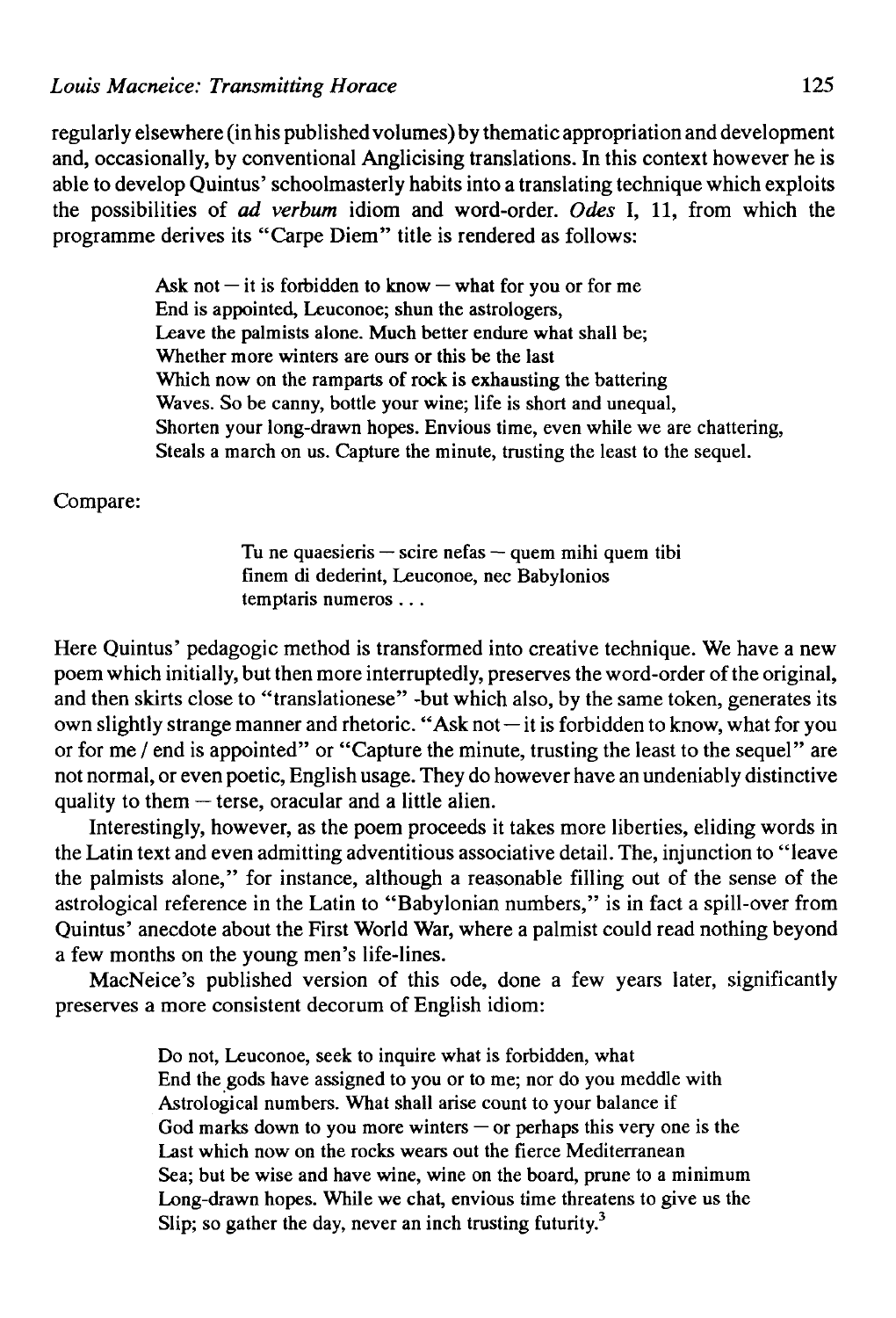No doubt this is, in a sense, more "satisfactory" as E. R. Dodds notes.<sup>4</sup> It stays close to the Latin, but avoids as far as possible the bizarre effects associated with "translationese." It has, however, perhaps lost something of the sense in the first versión, of the "otherness" of the original.

With the line "By many he good people weepable fell" MacNeice achieved, as was seen, a strangely affective sort of emphasis in his extreme literalism. Though verging on nonsense, the line, which forces us to read it slowly word by word, generates a special kind of weight and seriousness. For a fully worked out creative exploitation of the possibilities of this technique Pound's *Homage to Sextus Propertius* of course provides the model. An *ad verbum* scan-reading response to the Latin text generates the following kind of version:

> Though my house is not propped up by Taenarian columns from Laconia (associated with Neptune and Cerberus), Though it is not stretched upon gilded beams; My orchards do not lie level and wide as the forests of Phaeacia the luxurious and Ionian, Nor are my caverns stuffed stiff with a Marcian vintage, My cellar does not date from Numa Pompilius, Nor bristle with wine jars, No is it equipped with a frigidaire patent; Yet the companions of the Muses will keep their collective nose in my books, And weary with historical data, they will turn to my dance tune.<sup>5</sup>

It is this kind of passage, surreally distorting the sense of the Latin, which has led, at times, to critical scorn at the "howlers" involved. This is not however the substantive issue.

Pound in fact exploits poetically the intermedíate phase between reading a poem in Latin and simultaneously translating it either mentally or on the page — and the subsequent re-structuring of it in English idiom to provide what we normally mean by a formal translation. Of course, where the source language is not "second nature" to the translator as in Pound's shaky (by comparison with MacNeice) relation to Latin, the process will also involve distortions and misapprehensions, and it is his inclusión of these which constitutes the radicalism of his technique in the *Homage.* In a less extreme way therefore, in the *Carpe Diem* broadcast, MacNeice in his versión of "Tu ne quaesieris . . ." offers a kind of translation which, like Pound's, is closer to the intermediate phase. The resulting "Poundianisms" however are more rigorously eliminated from the published versión. Hence the special interest of the broadcast which, via the dramatised translating-habits of Quintus, allows scope for introducing such effects in both casual and more formal terms.

*In propria persona,* MacNeice does not characteristically allow himself this licence; at the verbal level in his formal translations he tends to adhere to traditional neo-classical decorum. The anarchic play of verbal and thematic association is more carefully regulated. The endemic tensions however are not eliminated. There can never be an uncomplicated transfer from the particularities of one language to another; and similarly, at the temperamental level, whatever the degree of identification between translator and original, there will always be disparities. As Quintus observes, "Horatian philosophy" does not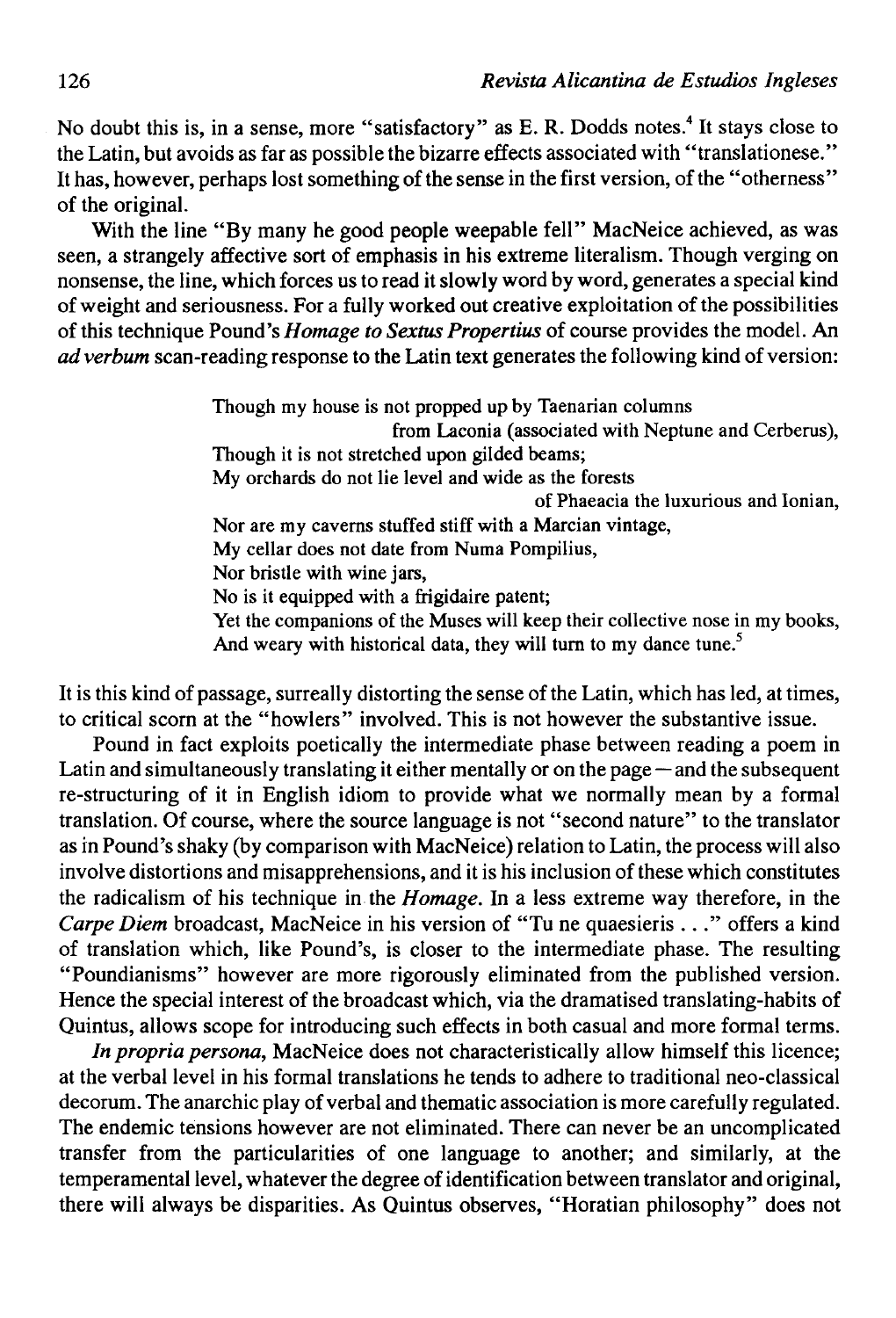always "quite fit the bill." On the other hand, in a way which MacNeice poignantly explores in his late poem "Memoranda to Horace," a sense of intellectual kinship can, remarkably, be felt between one poet and another even across two intervening millennia; and the special nature of this sense of identification is all the more valued in the light of the inevitable discontinuities and disjunctions:

> So what have we, Flaccus, in common? If I never Boasted a Maecenas, you never summarísed Life from Rockefeller Centre And if you never moved in a Christian framework

I never moved in a pagan...

It looks as if both of us Met in the uniqueness of history a premise That keeps us apart yet parallel, The gap reducible only by language.<sup>6</sup>

Translation seeks to bridge that gap by sympathetic re-creation, but the sense of difference or distance is also a necessary conditioning factor; and the kind of product which can result, enshrining that tensión, is seen in the versión, in the *Carpe Diem* broadcast, of *Odes 2,3:* 

> A level mind in crooked times Preserve, preserve; nor in better fortune Dash into rash self-glory, My brother bound for death -

Whether your life be a string of doldrums Or whether you loll on days of festa At a prívate fete champetre With a bottle of vintage wine ...

Compare:

Aequam memento rebus in arduis servare mentem, non secus in bonis ab insolenti temperatam laetitia, moriture Delli,

seu maestus omni tempore vixeris, seu te in remoto gramine per dies festos reclinatum bearis interiore nota Falerni.<sup>7</sup>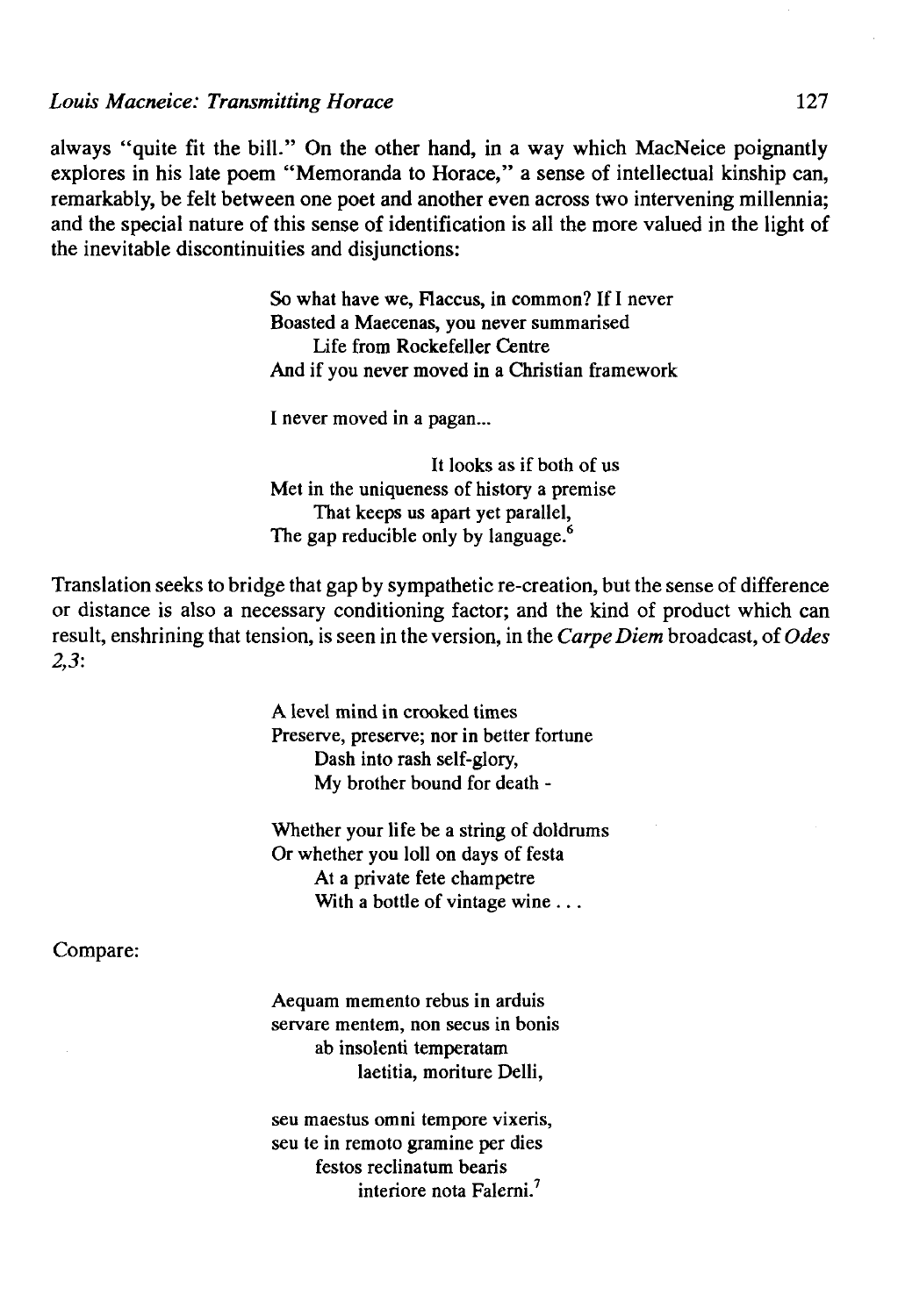"Crooked times" and the idea of life as a "string of doldrums" do not quite accurately render Horace's "rebus in arduis ("in difficult circumstances") and reference to life's sadness ("maestus"). MacNeice is obviously at one level commenting on his own experience of "low, dishonest" decades and the sense of nullity which afflicted him intermittently from his early years on. He is assimilating Horace into his own experience in these touches, though generally in the poem the Latin is respected, as also is the Alcaic stanzaic patterning.

Horace's message of resignation in the face of human mortality is rendered in language which asserts its relevance to here and now  $-$  colloquial, civilized and un-stilted. MacNeice translates primarily as a modern poet concemed to write for his own time; but also as an (ideal?) classicist: alert to the verbal nuances of the original and its metrical form, but avoiding the all-too-common archaizing in translations by classicists:

> Towering pine and silver poplar - Why do they intermingle their friendly Shade? And why do these cantering waters Jockey their way through winding banks?

Here is the place for wine and perfume And the too fleeting bloom of the rose While Time and Chance and the black threads Of the three Fates give chance and time.

This is a good instance of the kind of creative accommodation which MacNeice is able to make, in his translations and elsewhere, between the ancient world and the world of everyday modern experience.

In his translations, MacNeice shows the same intelligent, unsentimental, analytical response to the past as he does, say, in the well-known sections on Greek civilization in *Autumn Journal.* The ancient world is not allowed to petrify in a series of frozen, sanctified attitudes. As scholar, poet, translator and broadcaster MacNeice is aware that the vital continuity of tradition is dependent on a due mixture of piety and imaginative recreation. Verbally haunted by the Latin poet, as for example the rash of Horatian reminiscences in "Memoranda to Horace" demonstrates, and subscribing in his attitude to life to something not very different from Horace's "Middle Way," he is nevertheless in some ways a more astringent commentator on human experience; and the verbal reminiscences can take on a significant sea-change in particular contexts. For instance, "Lusisti satis," a phrase used in "Memoranda to Horace" as a familiar Horatian tag, is also to be found in *Carpe Diem.* But Horace's modulated injunction in *Epistles* 2,2 to accept the waning of one's power's and, in due course one's life, and to say farewell now to lyric poetry, is given a sharp no-nonsense application by Quintus:

Lusisi satis, edisti satis atque bibisti  $-\gamma$ ou have played enough, you have eaten enough and drunk enough – That's what you mean, isn't it? Tempus abire tibi est – It is time for you to depart...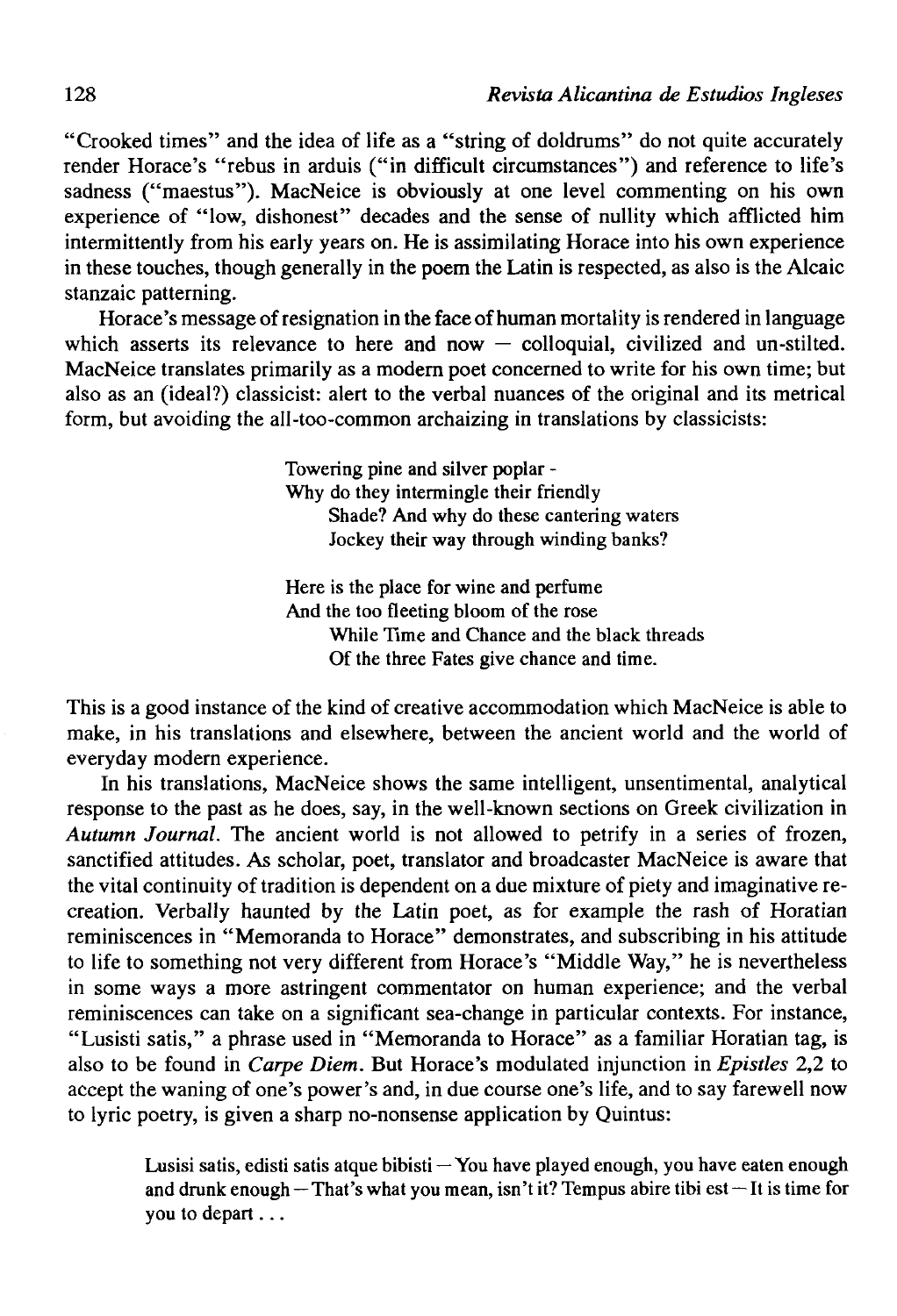In an even more subtle way, Quintus' comment on Milton's suspensión of meaning through the reproduction of Horace's word-order in "What slender youth ... " (quoted above)-

Much better than most translations. If only because of the word-order. "Who always vacant, always amiable, hopes thee." Keeping the hopes to the end is more dramatic, you see. -

is poignantly recalled in an associative way later in the broadcast, as we have become more aware of Quintus' debility:

> I know I'm living in bed, but I don't want to die in the past... Grata superveniet quae non sperabitur hora. Keeping the hopes to the end... How many months to Spring, my dear?

It is not clear exactly whether Quintus the character or MacNeice the writer is subject to this verbal suggestiveness, as a phrase out of the half- or sub-conscious is reapplied in a new context. Probably, the truth is that the distinction has ceased to apply in any hard-andfast way, and that Quintus has become a vent for some of MacNeice's own concerns and associative mental processes. Quintus ends, firing off Horatian tags in a jumbled reprise of all that have surfaced in the play so  $far - and MacNeice$  is still turning them over and over in "Memoranda to Horace" years later.

*Carpe Diem* in its unstable, unpredictable utilizations of Horatian material, and its spectrum of translation-techniques ranging from raw, ad verbum construing to fully realized English versions provides an invaluable insight into the second-nature familiarity of MacNeice's awareness of the Classics — an element in his intellectual make-up which is often underestimated in commentary on his outlook and affiliations. To Ireland and England as cultural territories laying claim to his awareness and intellectual allegiance must always be added Greece and Rome. More than this, however, the programme demonstrates the inventiveness and radicalism, the experimentalism which, within the loosely structured format of a dramatic feature, MacNeice was able to relax into. The Titanic, Ulster doggerel and Carrickfergus rub shoulders with Horace and Rome; the First and Second World Wars collapse associatively into Rome's martial experience; and, remarkably, Horace at one point can provide the jumping-off ground for a rejection of the atomic bomb!

## **Notes**

1. Cf. Louis MacNeice, *Modern Poetry,* 2nd. ed. (Oxford: Clarendon Press, 1968), p. 49: "As a boy I liked the glitter of Horace  $-$  O fons Bandusiae splendidior vitro  $-$  and admired his tidiness, realizing that English with its articles and lack of inflexions could hardly ever equal Horace either in concentration or in subtlety of word order."